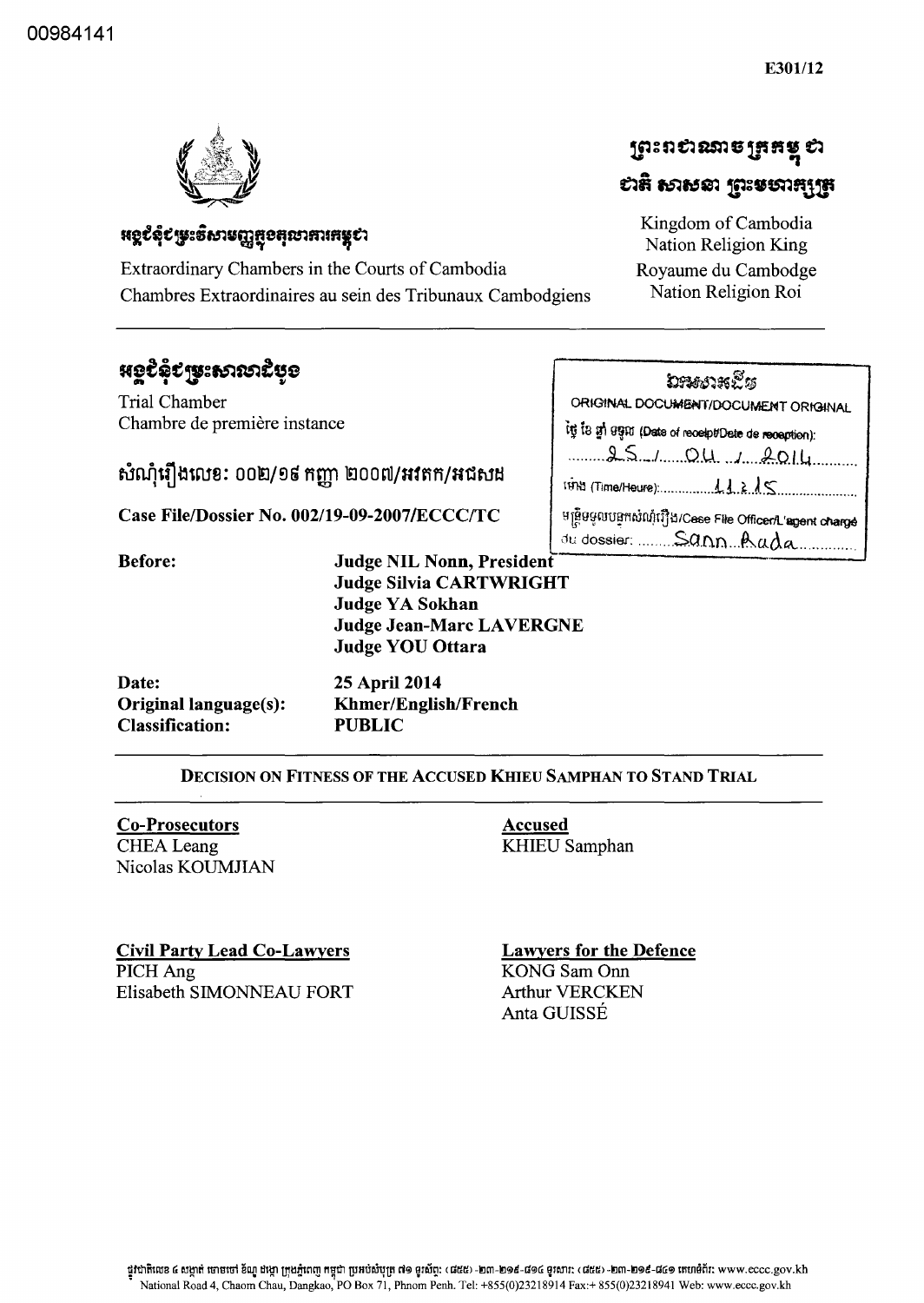## **1. INTRODUCTION**

1. At the Trial Chamber's request, the Defence teams for the Accused NUON Chea and KHIEU Samphan filed written submissions on 15 January 2014 on the fitness of the Accused to stand trial in Case  $002/02$ .<sup>1</sup> The Co-Prosecutors responded on 22 January 2014.<sup>2</sup> On 17 February 2014, the Chamber assigned three medical experts - Dr. Seena FAZEL, Dr. CHAN Kin Ming and Dr. HUOT Lina ("Experts")  $-$  to examine the Accused and prepare a joint report on each of the Accused ("Reports").<sup>3</sup> The Reports were filed on 27 March 2014.<sup>4</sup>

2. The Chamber hereby issues its decision on the fitness of the Accused KHIEU Samphan to stand trial. The Chamber is filing a separate, concurrent decision on the fitness of the Accused NUON Chea to stand trial.<sup>5</sup>

### **2. SUBMISSIONS**

3. The NUON Chea Defence, citing symptoms reported by the Accused NUON Chea and purported deficiencies in previous expert medical examinations, sought a comprehensive assessment of NUON Chea's health condition and his ability to participate in trial proceedings.<sup>6</sup> The Co-Prosecutors opposed the request.<sup>7</sup> The KHIEU Samphan Defence did not specifically seek an assessment of the Accused KHIEU Samphan's fitness to stand trial, but noted that he was available for such an examination.<sup>8</sup>

4. An expert assessment of the health of the two Accused was carried out in March 2014. The resulting Reports were made available to the parties, though not to the public. The Chamber had previously invited the parties to indicate whether they wished to attend an oral

Response to Trial Chamber's Request for Submissions Concerning NUON Chea's Fitness Review, E30117, 15 January 2014 ('NUON Chea Request''); Informations de la Défense de M. KHIEU Samphân concernant l'aptitude et les modalites d'organisation des audiences, E301l6, 15 January 2014 ("KHIEU Samphan Request").

<sup>2</sup> Co-Prosecutors' Joint Response to NUON Chea and KHIEU Samphan's Submissions Concerning Court Hearing Schedule and Fitness Review, E301/8, 21 January 2014 ("Co-Prosecutors' Response").

Decision on Accuseds' Fitness to Stand Trial and Order Assigning Experts, E301/10, 17 February 2014 ("Order Assigning Experts").

Expert Medical Report NUON Chea, E301/10/6, 27 March 2014; Expert Medical Report KHIEU Samphan, E301/10/7, 27 March 2014 ("KHIEU Samphan Report").

<sup>&</sup>lt;sup>5</sup> Decision on Fitness of the Accused NUON Chea to Stand Trial, E301/11, 25 April 2014.

<sup>&</sup>lt;sup>6</sup> NUON Chea Request, paras 11, 15(a).

Co-Prosecutors' Response, paras 5 -12.

<sup>8</sup> KHIEU Samphan Request, para. 4. At a hearing on 11 February 2014, counsel for KHIEU Samphan stated that the Accused was "in good health", and suggested that concerns raised by the NUON Chea Defence about KHIEU Samphan's health and purportedly diminishing capacities were unfounded: T. 11 February 2014, p. 25.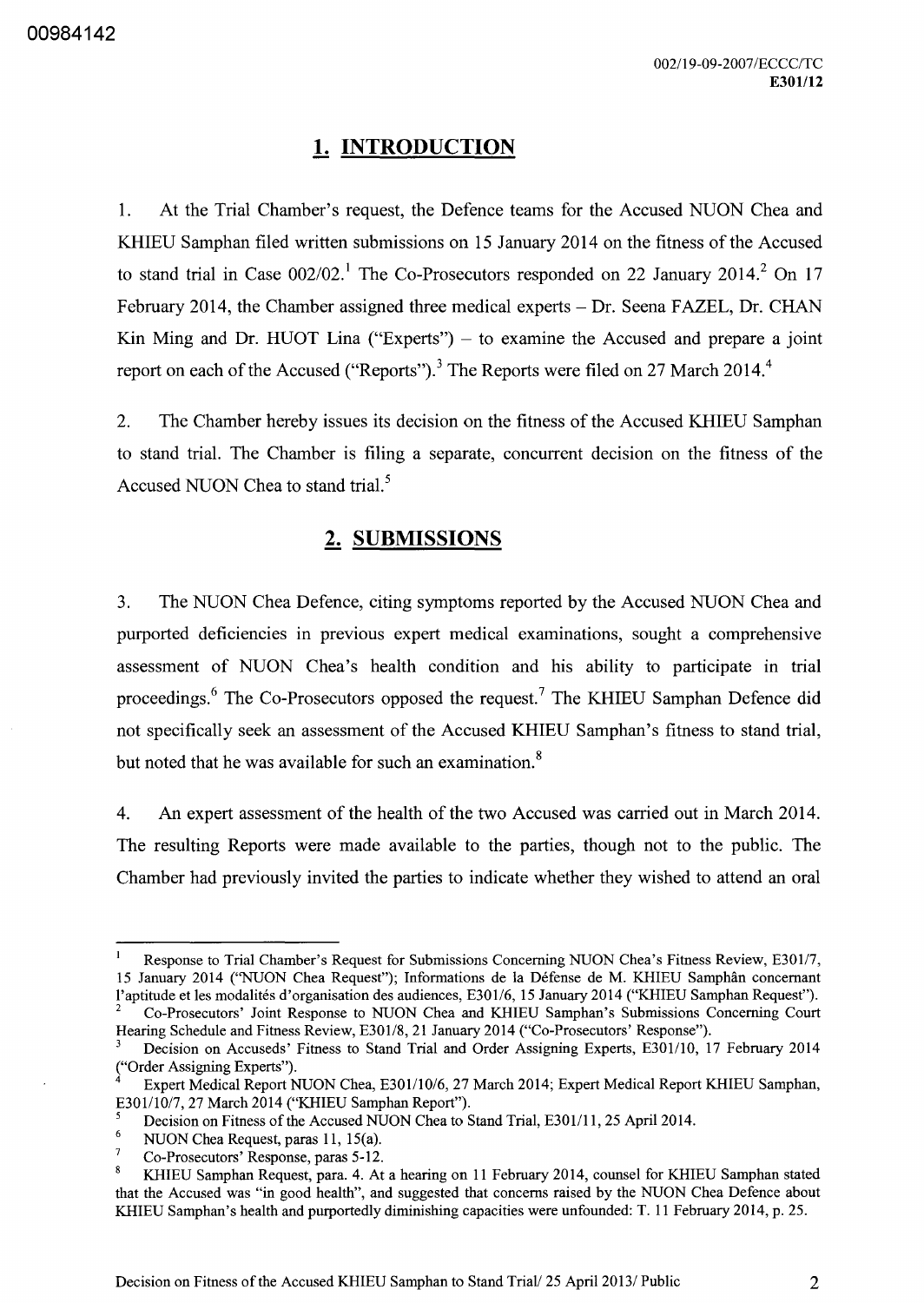hearing in order to question the Experts on the Reports.<sup>9</sup> All parties informed the Chamber that they did not wish to attend such a hearing, and no hearing was convened.

5. While in their written submissions both Defence teams made observations on the health of the respective Accused, and in particular on their ability to concentrate for prolonged periods, no party specifically contended that either of the Accused was unfit to stand trial. Following receipt of the Reports, none of the parties sought to question the Experts.

## **3. FINDINGS**

6. The Chamber has previously set out the applicable law on the fitness of an accused person to stand trial. In brief, the accused must be capable of meaningful participation which allows him to exercise his fair trial rights to such a degree that he is able to participate effectively in his trial and has an understanding of the essentials of the proceedings. In making this assessment, the Chamber considers all pertinent material and factors, including expert evidence; its own observations; the existence of particular medical conditions and their impact on fitness; the availability of practical measures to mitigate the negative effects of any impairment; and the fact that the accused is represented by counsel.<sup>10</sup>

7. The Experts examined the Accused KHIEU Samphan over two days on 24 and 25 March 2014 and reviewed the weekly medical reports prepared by physicians at the ECCC detention facility.<sup>11</sup> They concluded that he was in good health, despite his existing medical conditions.<sup>12</sup> They stated that

and found no physical health problems that would affect his fitness to stand trial.<sup>13</sup> They suggested practical measures to improve his ability to read and hear while in the courtroom.<sup>14</sup> They concluded that the Accused KHIEU Samphan was not suffering from any mental illness, and found no evidence of cognitive impairment beyond what would be expected for a person of his age and background.<sup>15</sup> They were of the opinion that he would be

<sup>9</sup> Order Assigning Experts, para. 16.

<sup>10</sup>*See* Decision on NUON Chea's Fitness to Stand Trial and Defense Motion for Additional Medical Expertise, El15/3, 15 November 2011, paras 14-18; Decision on IENG Thirith's Fitness to Stand Trial, E138, 17 November 2011, paras 25-30; Decision on Reassessment of Accused Ieng Thirith's Fitness to Stand Trial Following Supreme Court Chamber Decision of 13 December 2011, E138/1/10, 13 September 2012, para. 18; Decision on Accused IENG Sary's Fitness to Stand Trial, E238/9, 26 November 2012, para. 18; Second Decision on Accused NUON Chea's Fitness to Stand Trial, E256/5, 2 April 2013, paras 13-14.

<sup>&</sup>lt;sup>11</sup> KHIEU Samphan Report, paras 3, 17.<br> $V = V \times V$  Samphan Penort, para 36

 $12$  KHIEU Samphan Report, para. 36.

<sup>&</sup>lt;sup>13</sup> KHIEU Samphan Report, paras 36, 39.

<sup>&</sup>lt;sup>14</sup> KHIEU Samphan Report, para. 39.<br><sup>15</sup> KHIEU Samphan Report, para. 40.

<sup>15</sup> KHIEU Samphan Report, para. 40.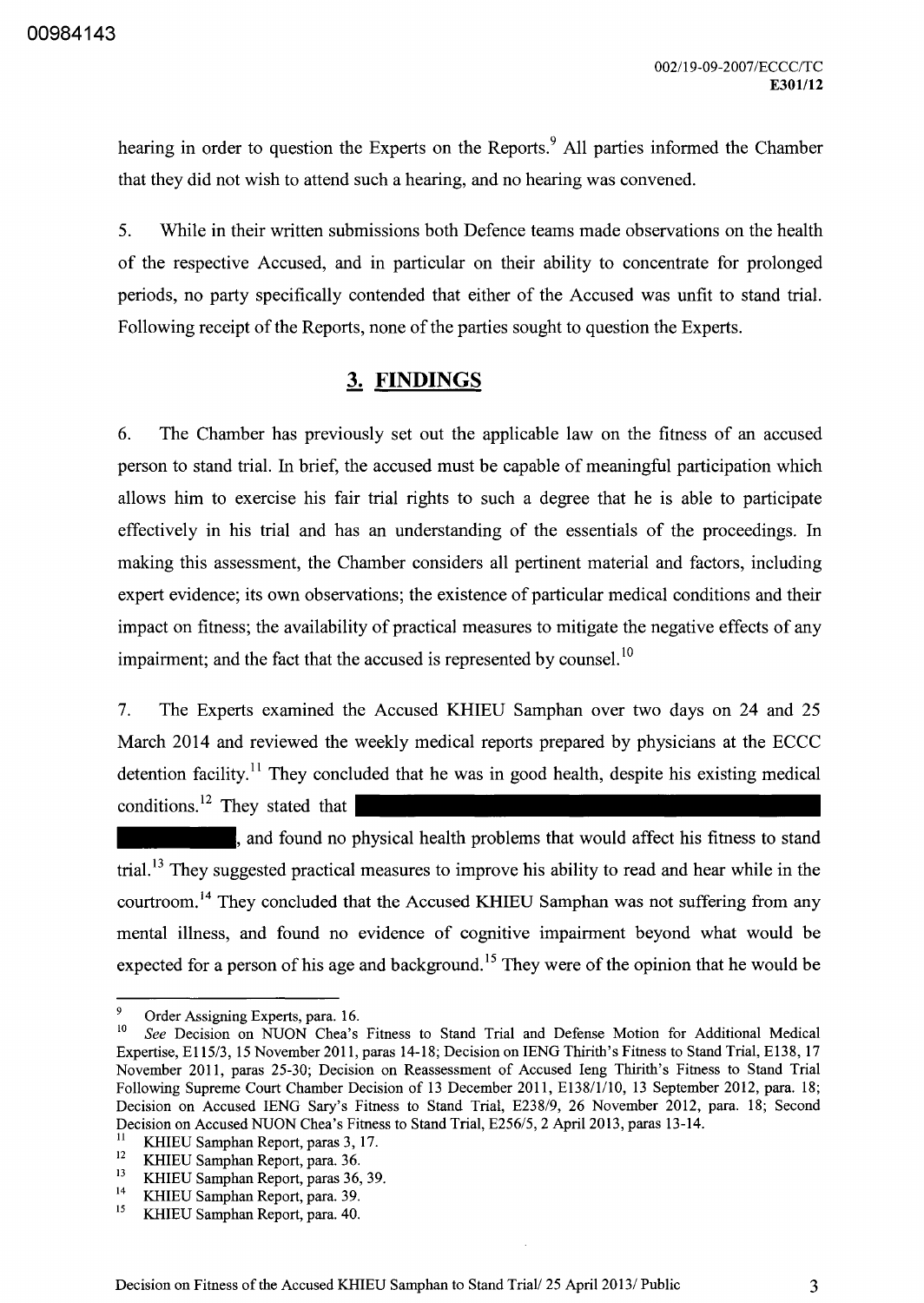able to "participate for the full duration of the trial sessions with the usual breaks in the hearings".<sup>16</sup>

8. The Experts also assessed the Accused KHIEU Samphan against the seven criteria for fitness to plead and stand trial, as set out by the ICTY Appeals Chamber in *Prosecutor* v. *Strugar*, and found these criteria to be satisfied.<sup>17</sup>

9. Having reviewed the Experts' Reports and the weekly medical reports in respect of the Accused KHIEU Samphan, the Trial Chamber is satisfied that he is not suffering from any mental or physical impairment which would render him unable to participate meaningfully in the proceedings of Case *002/02.* 

10. The Chamber will continue to take practical steps – such as allowing the Accused to participate in proceedings remotely via audio-visual link from the ECCC holding cell, pursuant to Internal Rule  $81(5)$  – where these are necessary to address difficulties experienced by the Accused in the course of proceedings. In particular, per the Experts' recommendations, the Chamber will direct that the ECCC Medical Unit, Detention Facility and Court Management Section implement the medical and therapeutic suggestions set out in the Report, and ensure the Accused KHIEU Samphan is given the opportunity to stand and move his legs at least once every two to three hours in the course of the hearings. The Chamber considers that these measures will adequately mitigate the potential impact of the existing medical conditions of the Accused on his ability to participate in the trial.

11. The Chamber notes that the Accused KHIEU Samphan achieved results within the normal range for men of his age on cognitive tests administered by the Experts.<sup>18</sup> In response to questions designed to test his long-term memory, he gave answers consistent with information available to the Trial Chamber.<sup>19</sup> The Report on the Accused KHIEU Samphan states that by the Accused's own admission, he is able to concentrate for two periods of three hours each per day, and the Experts observed that he was able to concentrate for the duration of his medical examinations, the longer of which lasted 115 minutes, reporting that he was

<sup>&</sup>lt;sup>16</sup> KHIEU Samphan Report, para. 38.<br><sup>17</sup> KHIEU Samphan Bapart, paras.  $25$ 

<sup>17</sup> KHIEU Samphan Report, paras 27-34. *See Prosecutor* v. *Strugar,* ICTY Appeals Chamber (IT-01-42-A), Judgement, 17 July 200S.

<sup>&</sup>lt;sup>18</sup> KHIEU Samphan Report, para. 24.<br><sup>19</sup> KHIEU Samphan Bonest, para. 22.

KHIEU Samphan Report, para. 22.